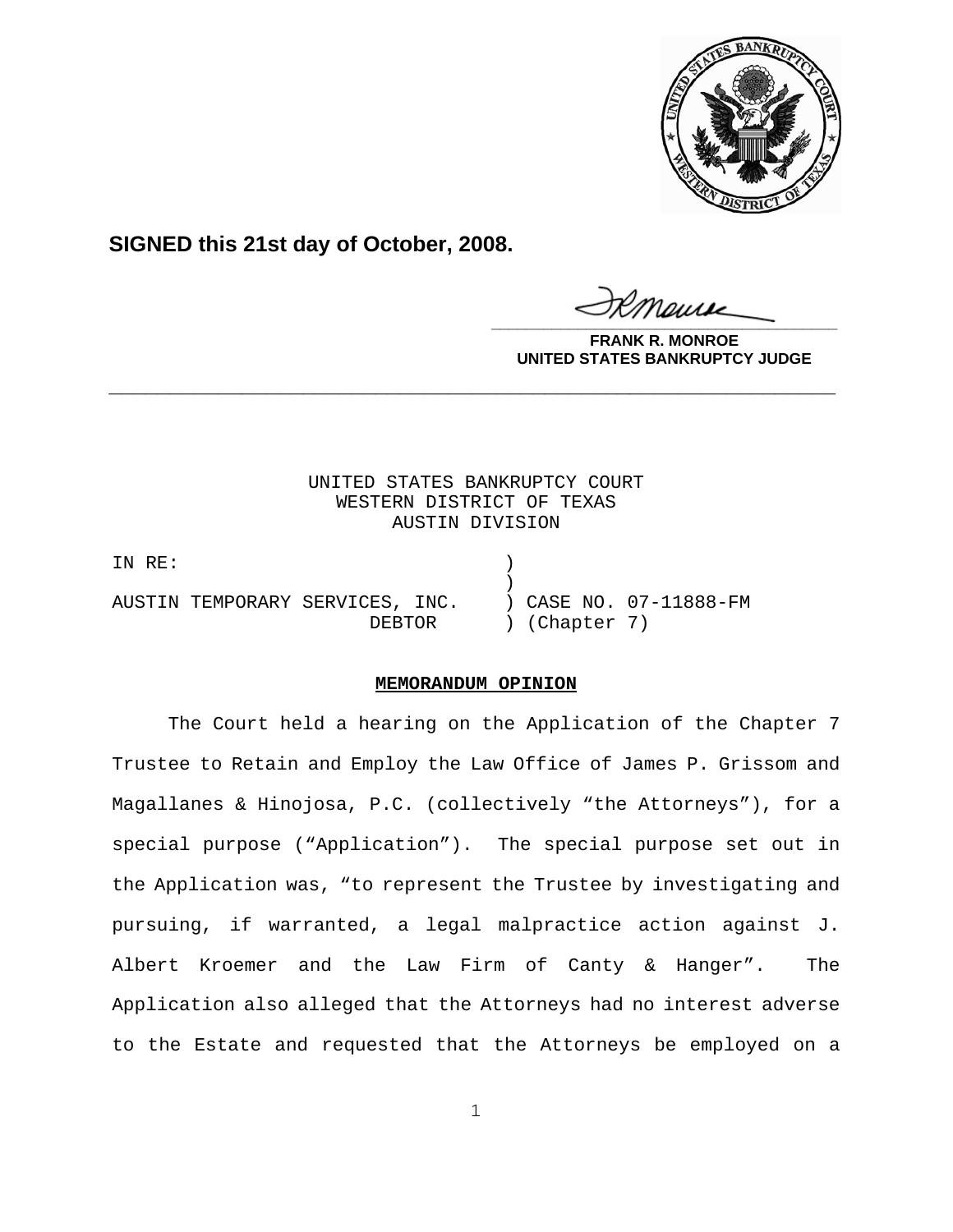contingent fee basis of 50% of any gross recovery plus reimbursement of reasonable expenses. Both James P. Grissom, on his own behalf, and Gilberto Hinojosa, on behalf of the Firm of Magallanes & Hinojosa, P.C., filed affidavits stating that they did not hold or represent any interest adverse to the Estate on the matters on which they sought to be employed and that they were disinterested persons as that term is defined in 11 U.S.C. §101(14). The affidavits, however, disclosed that Mr. Grissom had represented Felix Alberto de la Fuente against Austin Temporary Services, Inc. (the Debtor) in Cause No. 1999-10-4506-G in Cameron County, Texas in an attempt to collect the unpaid judgment that issued in such cause and that Mr. Hinojosa was the attorney for Felix Alberto de la Fuente in such matter and obtained the judgment against the Debtor.

The Application to Employ was filed April 18, 2008. On May 9, 2008, an Objection to the Application was filed by J. Albert Kroemer. Hearings were set upon such Application but continued several times at the request of the parties. A hearing was finally held on September 23, 2008. At that time Canty Hanger, LLP, filed a formal written Joinder in the Objection to the Application that had been filed by J. Albert Kroemer.

## **Facts**

Gilberto Hinojosa, one of the Attorneys seeking to be employed by the Estate, obtained a judgment on behalf of Felix Alberto de la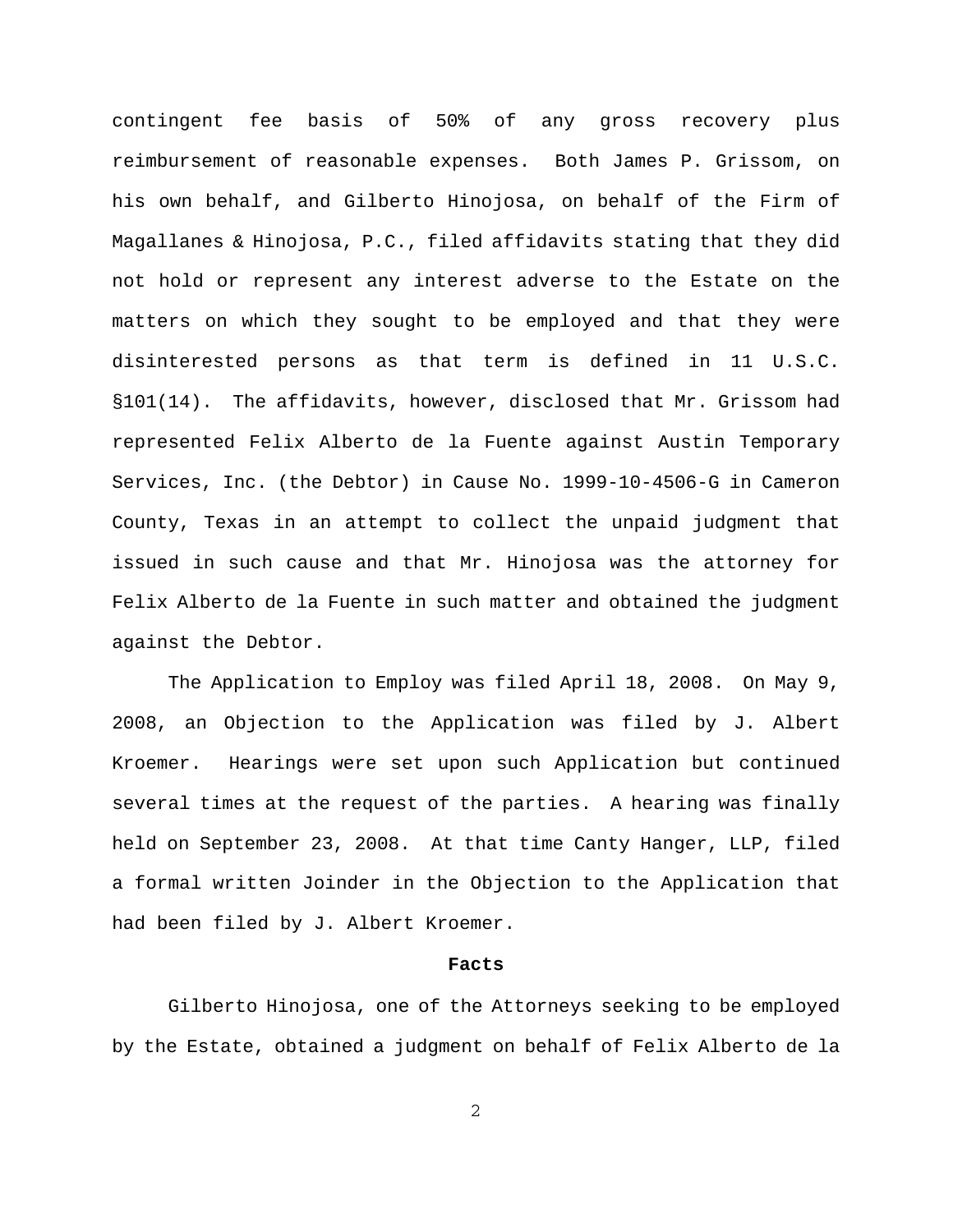Fuente dba FA Construction, a copy of which is attached to the Proof of Claim filed in this case by de la Fuente on September 22, 2008. Such claim is in the total sum of \$567,774.15.

Debtor listed total liquidated liabilities in its Schedules of \$90,950.00 in addition to the amount owed de la Fuente, which was listed as unknown in the Schedules. Of that amount, \$45,000.00 is listed as being owed to Irene Allen who is the principal shareholder of the Debtor and had served as President of the Debtor.

Accordingly, de la Fuente's judgment claim against the Debtor totals approximately 92-1/2% of all non-insider claims of this Estate.

After entry of the judgment in the state court, James P. Grissom was employed by de la Fuente to work with Gilberto Hinojosa to attempt to collect the judgment. One of the remedies employed was to obtain the appointment of a state court receiver for the Debtor. The state court appointed one Mr. Ochoa-Cronfel in that capacity in March 2007.

On October 11, 2007, the Debtor filed its Voluntary Petition under Chapter 7 in this Court. Ronald Ingalls was appointed as the Chapter 7 Trustee. The Debtor scheduled only three assets, all being contingent and unliquidated claims against third parties. One of those claims was a potential malpractice claim against Prager, Meztger, Kroemer with a notation on the schedules, "Debtor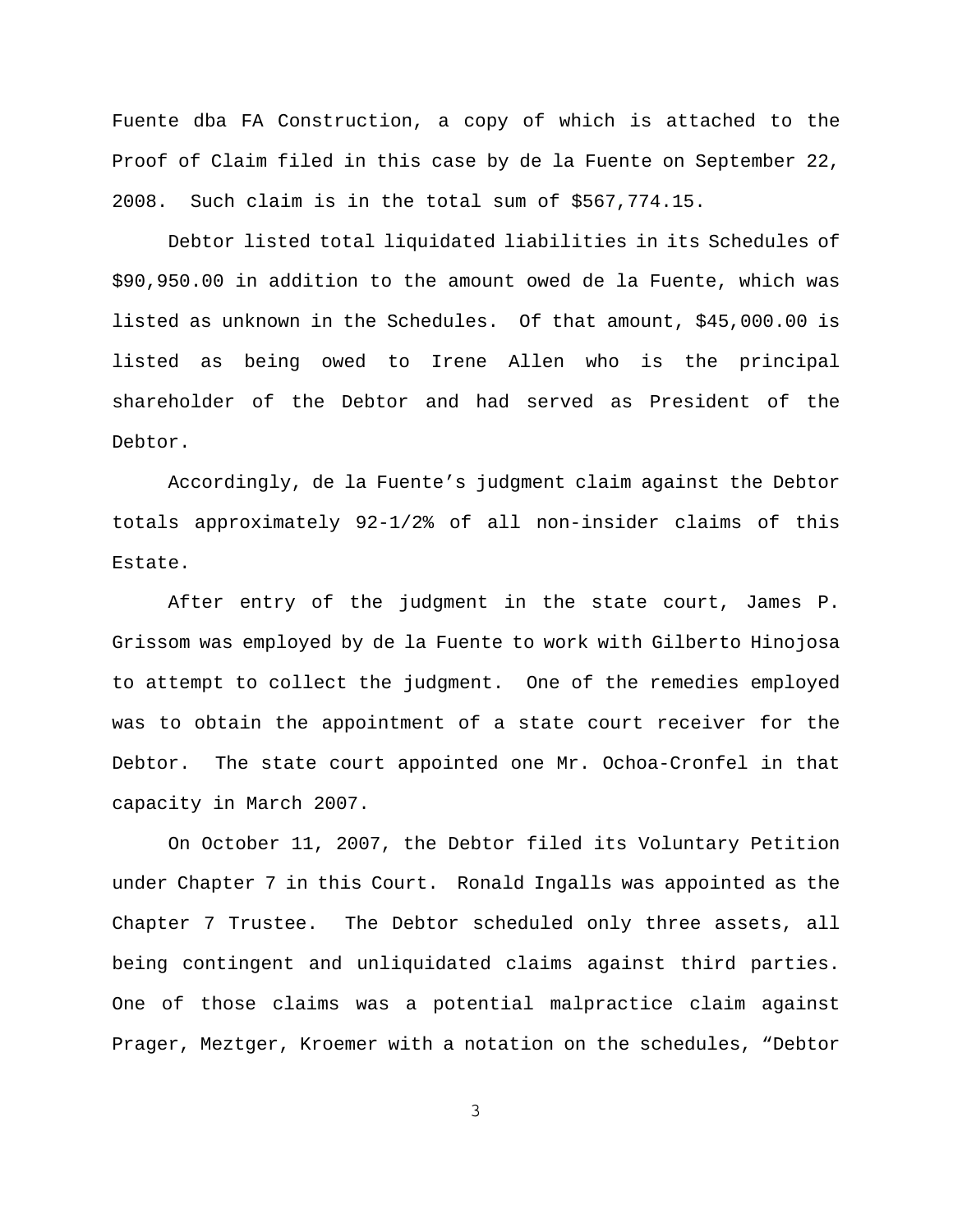does not believe malpractice occurred." The value of that potential malpractice claim was scheduled at zero.

J. Albert Kroemer had represented the Debtor in the lawsuit which Magallanes & Hinojosa, P.C. had pursued against the Debtor and from which the judgment arose. However, Mr. Kroemer had been permitted by the court in that matter to withdraw as counsel for the Debtor in 2003. The case was not tried in the 404<sup>th</sup> Judicial District Court of Cameron County, Texas until August 2005. Therefore, J. Albert Kroemer had been dismissed and had not been acting as an attorney for the Defendant/Debtor in that cause for over two years when the case was tried and the Debtor lost.

That is the context within which the malpractice claim that the Trustee seeks to employ the Attorneys to pursue allegedly arose. Let us now remember that the Application to Retain the Attorneys makes the specific allegation that these Attorneys need to be employed, "to represent the Trustee **by investigating and pursuing, if warranted**, a legal malpractice action against J. Albert Kroemer and the Law Firm of Canty & Hanger." And, as noted above, that Application was filed with this Court on April 18, 2008. HOWEVER, the Attorneys had already filed the lawsuit under Cause No. 2008-03-1432-G in the 404<sup>th</sup> Judicial District Court of Cameron County, Texas. That action was actually filed March 6, 2008, a full six weeks prior to the filing of the Application which sought to employ the Attorneys to investigate a legal malpractice action and, if warranted, to file same. The Application,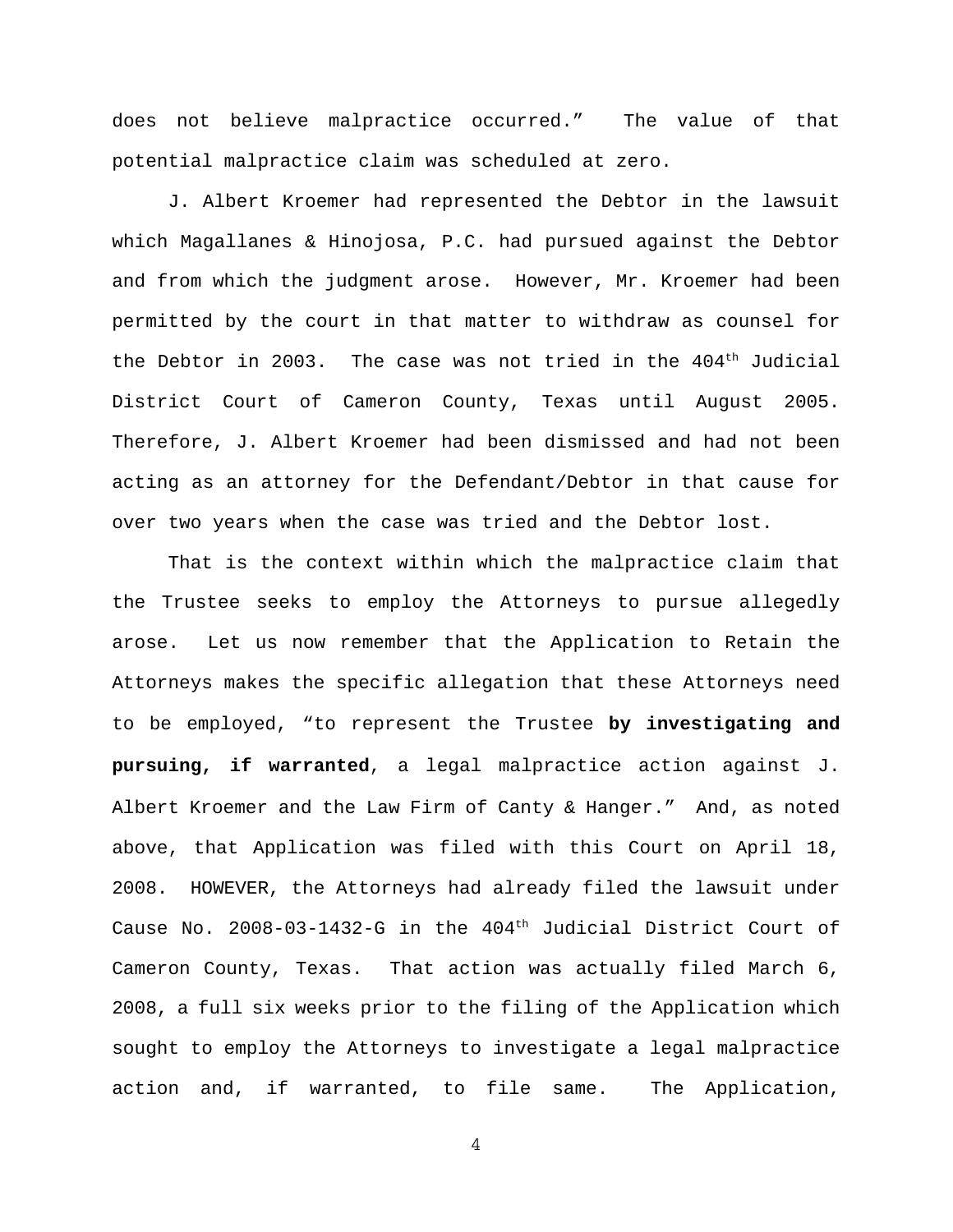therefore, is factually misleading. ADDITIONALLY, the Petition filed by the Attorneys was filed on behalf of Irene Allen purportedly acting in her individual capacity as well as on behalf of the Debtor Austin Temporary Services, Inc. An examination of the Plaintiff's Original Petition filed by the Attorneys does not reveal any factual or legal basis upon which Irene Allen could file such lawsuit on behalf of Austin Temporary Services, Inc. After all, the Debtor was in bankruptcy. In fact, the proper representative of the Debtor to bring the lawsuit is the Chapter 7 Trustee, Ronald Ingalls. Irene Allen was the shareholder and the former President of the Debtor and was clothed with absolutely no authority to do anything on behalf of the Debtor, much less proceed in an attempt to collect an alleged malpractice claim against the Debtor's prior counsel.

Examination of the Plaintiff's Original Petition reveals other salient facts. The Attorneys sued J. Albert Kroemer alleging that he had abandoned the representation of Plaintiff without notice. That is obviously false since it is clear that Mr. Kroemer had been allowed to withdraw from such representation by the Court some two years prior to the trial. Additionally, the Attorneys have sued Canty & Hanger, LLP, a law firm with which J. Albert Kroemer was not even associated at the time of his representation of the Debtor. Even so, the Attorneys allege to the contrary. Such is obviously false.

So, upon what authority were the Attorneys acting when they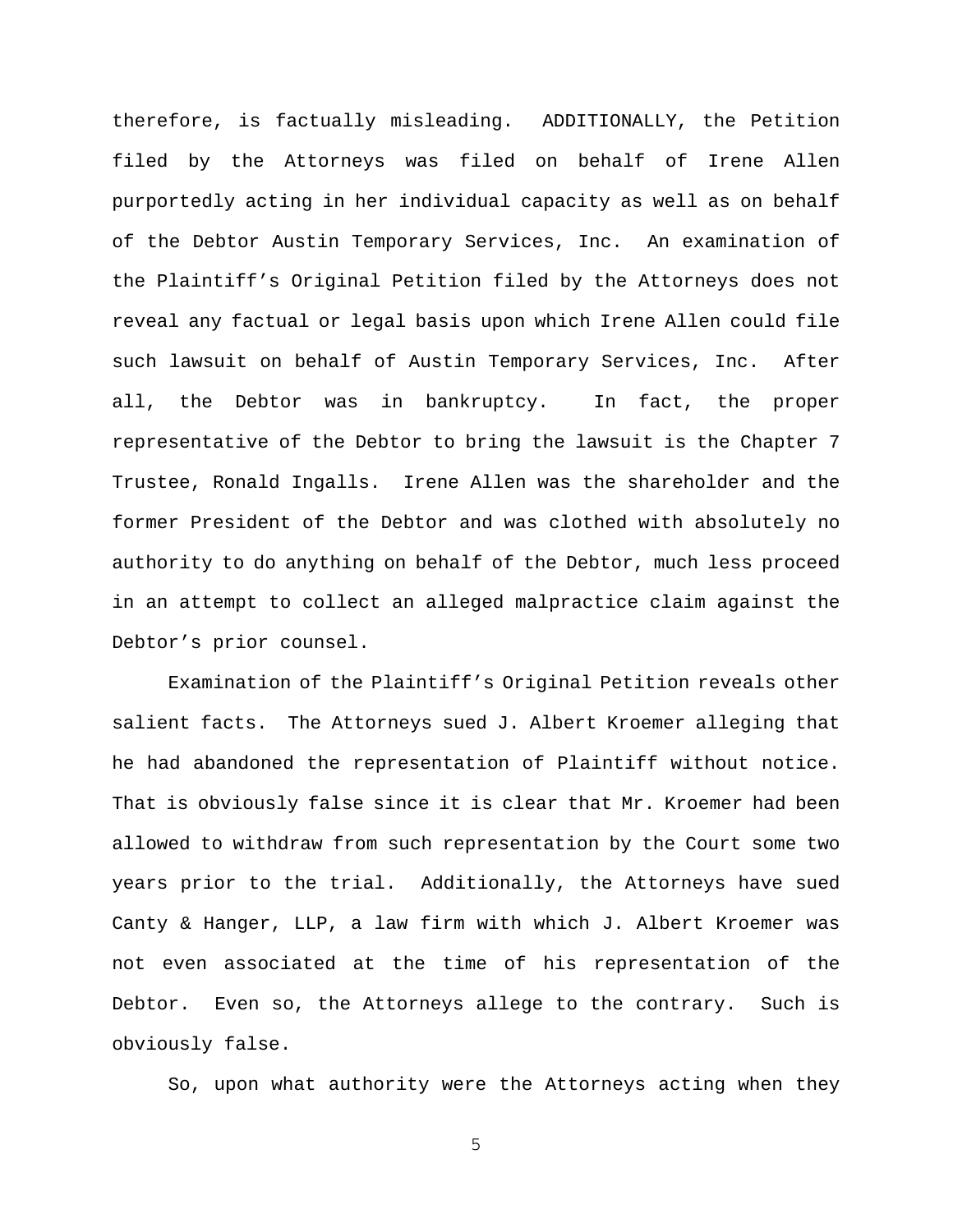filed the state court suit in March 2008? Upon questioning by the Court at the hearing, Mr. Grissom admitted that it was the state court receiver that had given him authorization to file the lawsuit. In response to Mr. Grissom, the Court stated, "You don't seem to understand that the receiver has absolutely no authority to authorize anything once the bankruptcy's filed." Mr. Grissom responded, "That's true, your honor." The Court then responded to Mr. Grissom, "And, it was filed on behalf of Irene Allen, who had no authority to act on behalf of the Debtor." Mr. Grissom tellingly responds, "I understand that, your honor. The statute of limitations was running and it was going to expire...". The Court then asked Mr. Grissom, "So, did you have any conversations at all with Mr. Ingalls?" Mr. Grissom first answers, "Yes, I did." Upon further questioning, Mr. Grissom states, "I don't have anything in writing. I don't have any personal recollection of that, your honor."

Attached to the Brief in Support of the Trustee's Application, which Brief was filed after the hearing, is an affidavit executed by the Trustee two days after the hearing in which he states that sometime in late February 2008 he told Mr. Grissom to go ahead and file the lawsuit to preserve the claim while we were awaiting the decision of the Application for Employment. Obviously in February 2008 no Application had been filed and none was filed until April 18, 2008.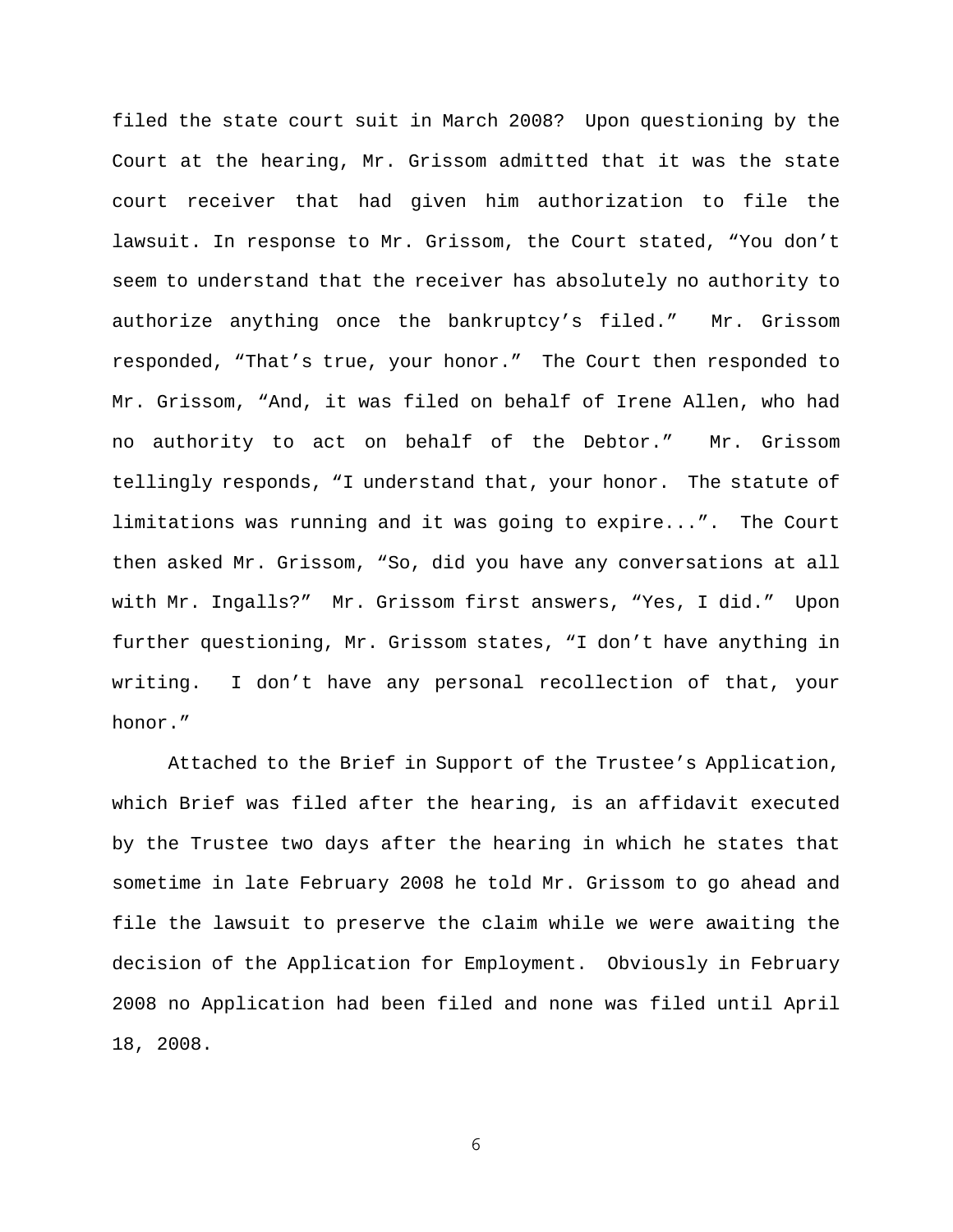## **The Law**

Section 327 of the Bankruptcy Code allows employment by the trustee of professional persons. Subsection (e) of that Section states that, "The trustee, with the Court's approval, may employ, for a special purpose, other than to represent the trustee in conducting the case, an attorney that has represented the debtor, if in the best interest of the estate, and if such attorney does not represent or hold any interest adverse to the debtor or to the estate with respect to the matter on which the attorney is to be employed."

In circumstances similar to the case at bar, other courts have considered whether employment of a creditor's counsel by the trustee would be appropriate under §327(a). One court stated:

Section 327(a) serves to insure that 'the undivided loyalty and exclusive allegiance required of a fiduciary to an estate in bankruptcy is not compromised or eroded'.

*In re Prudent Holding Corp.,* 153 B.R. 629, 631 (Bankr. E.D.N.Y. 1993).

Section 327(c) states that a "person is not disqualified for employment under this section solely because of such person's employment by or representation of a creditor ... " unless there is an actual conflict of interest. 11 U.S.C. §327(c)

The courts in the *Prudent Holding Corp.* case and in the cases cited therein approved the trustee's employment of a creditor's counsel by applying Sections 327(a) and (c) "by analogy" to Section 327(e). In reasoning by analogy the court comes to the conclusion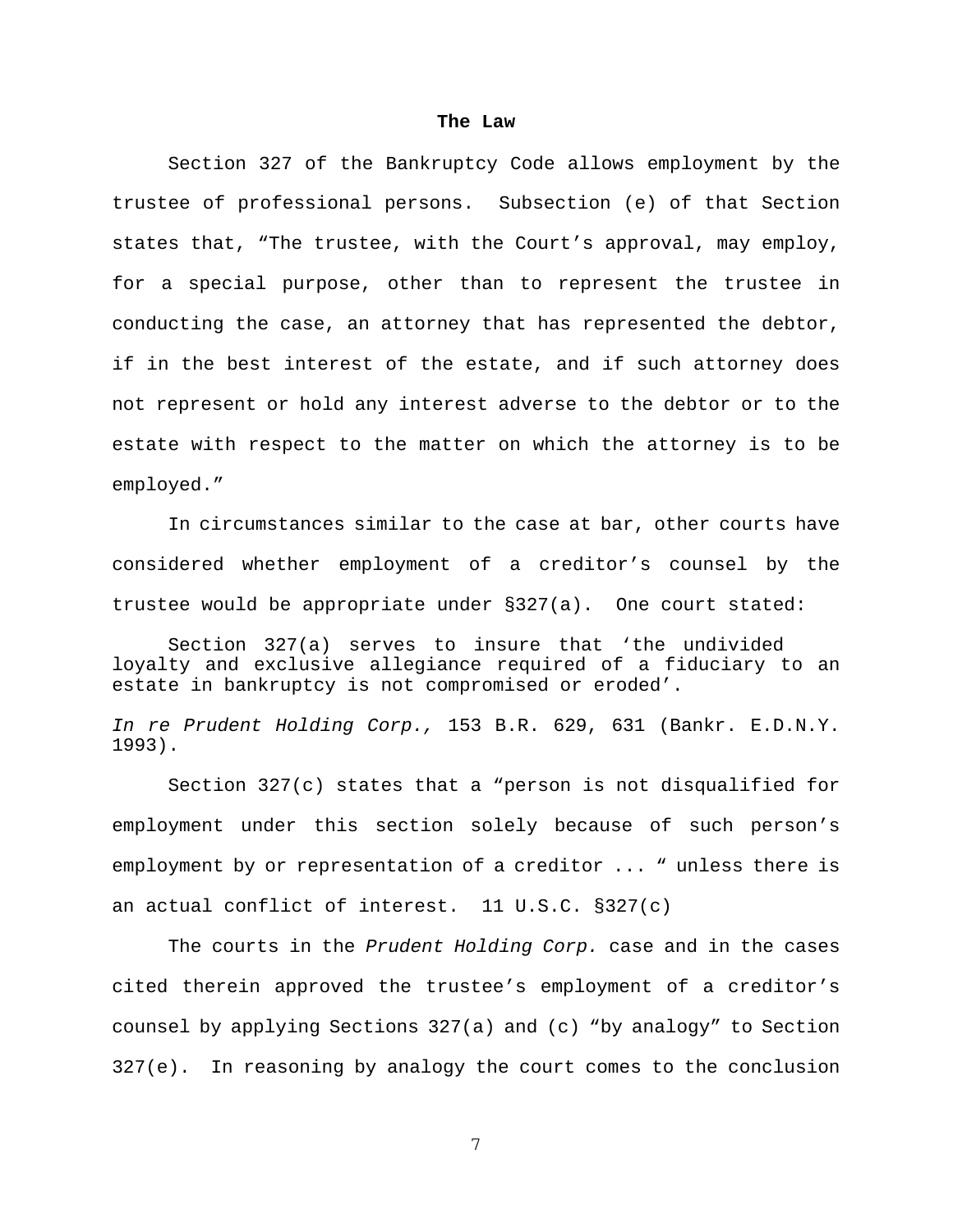that §327(e) authorizes the trustee to appoint counsel for creditors as special counsel. This Court does not believe that reasoning by analogy is necessary.

The better reasoning is that Subsection (c) alone authorizes such action in and of itself. Subsection (e) is simply an exemption from the general rule that the debtor's counsel cannot represent the trustee. Subsection (c) makes it clear that a creditor's counsel can represent the trustee [unless there is an actual conflict of interest], if it is in the best interest of the estate, and if such attorney does not represent or hold any interest adverse to the debtor or to the estate with respect to the matter on which the attorney is to be employed.

1) Do the Attorneys here have a direct conflict of interest?

The judgment obtained by Mr. Hinojosa on behalf of de la Fuente was obtained on a contingent fee basis. And here they seek further employment on a 50% contingency. What is the effect of that? Let us presume that the Attorneys are authorized to pursue the lawsuit against Mr. Kroemer and Canty & Hanger, LLP. Let us also presume they are successful and obtain a judgment in the full amount of the judgment that they have obtained on behalf of de la Fuente against the Debtor. And, let's say that that amount, with interest, would be \$600,000.00. \$300,000.00 of that would then go to Grissom and Hinojosa as attorney's fees. 92-1/2% of the remaining \$300,000.00 or \$277,500.00 would be payable to de la Fuente. However, the contingent fee arrangement upon which de la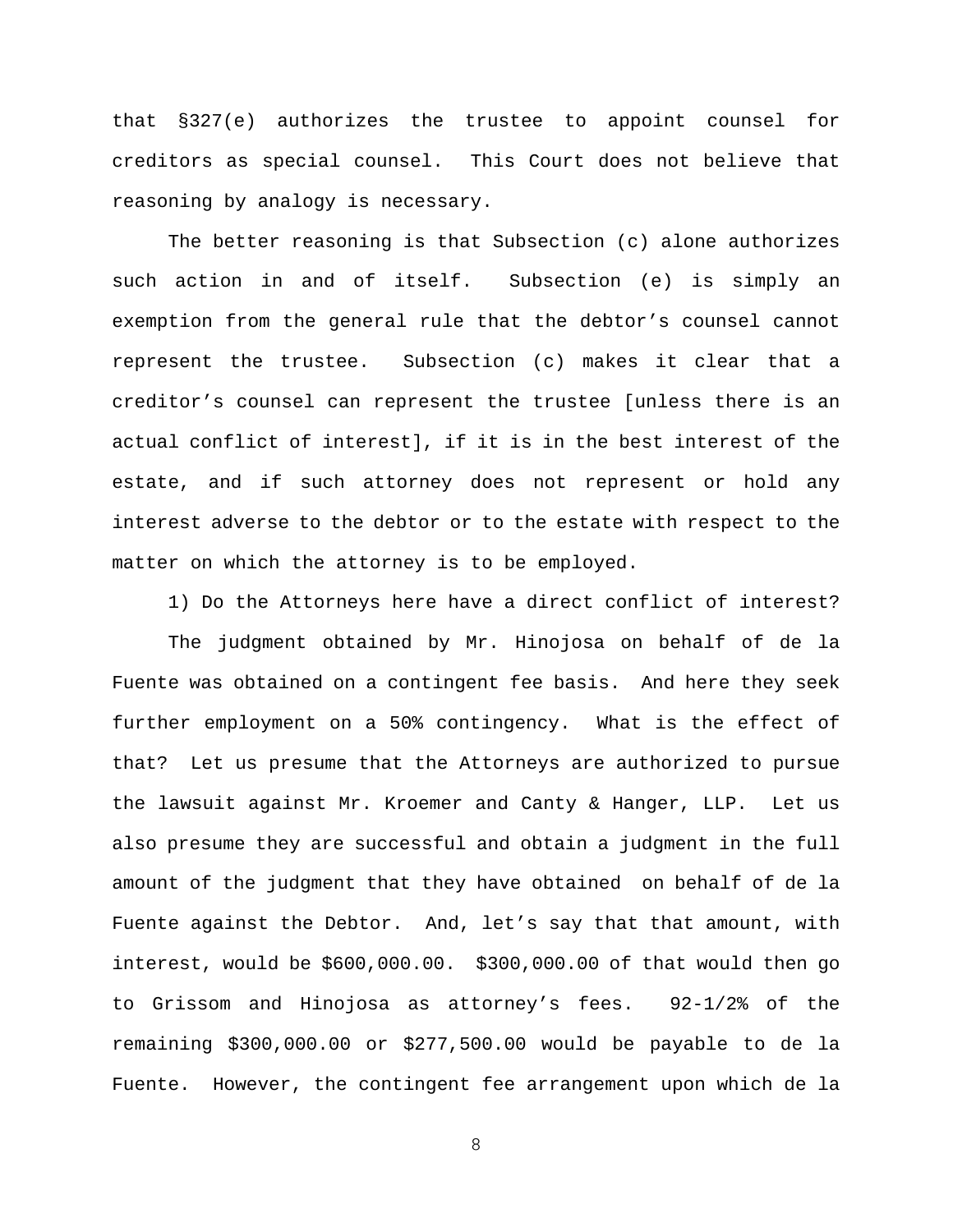Fuente hired Hinojosa (and perhaps Grissom as well to collect the judgment) would most likely be an additional 40-50 percent or another \$125,000.00 or so. Under that scenario, the Attorneys would be paid \$425,000.00 and the client would ultimately get only a small percentage, maybe as little as 25%, of the original judgment amount. Under that scenario, these attorneys most likely do not have a conflict of interest per se, but it is hard to say they are disinterested and it clearly does not look kosher to the casual observer.

2) Would not Gilberto Hinojosa have to be a fact witness in the malpractice case?

Most likely. One would presume that he is one of the primary persons who witnessed the alleged acts of malpractice that Mr. Kroemer supposedly committed. That appears to be problematic.

3) Are there other factual bases which establish a conflict of interest?

Yes. After the hearing, Irene Allen filed a formal "Advice to the Court". In it Irene Allen advises that

a. The Attorneys filed the state court lawsuit against Kroemer and Canty & Hanger six weeks before the Application to Employ was filed by the Trustee;

b. The Attorneys filed the lawsuit on behalf of Irene Allen as an individual and in some unknown capacity in which she was acting on behalf of the Debtor;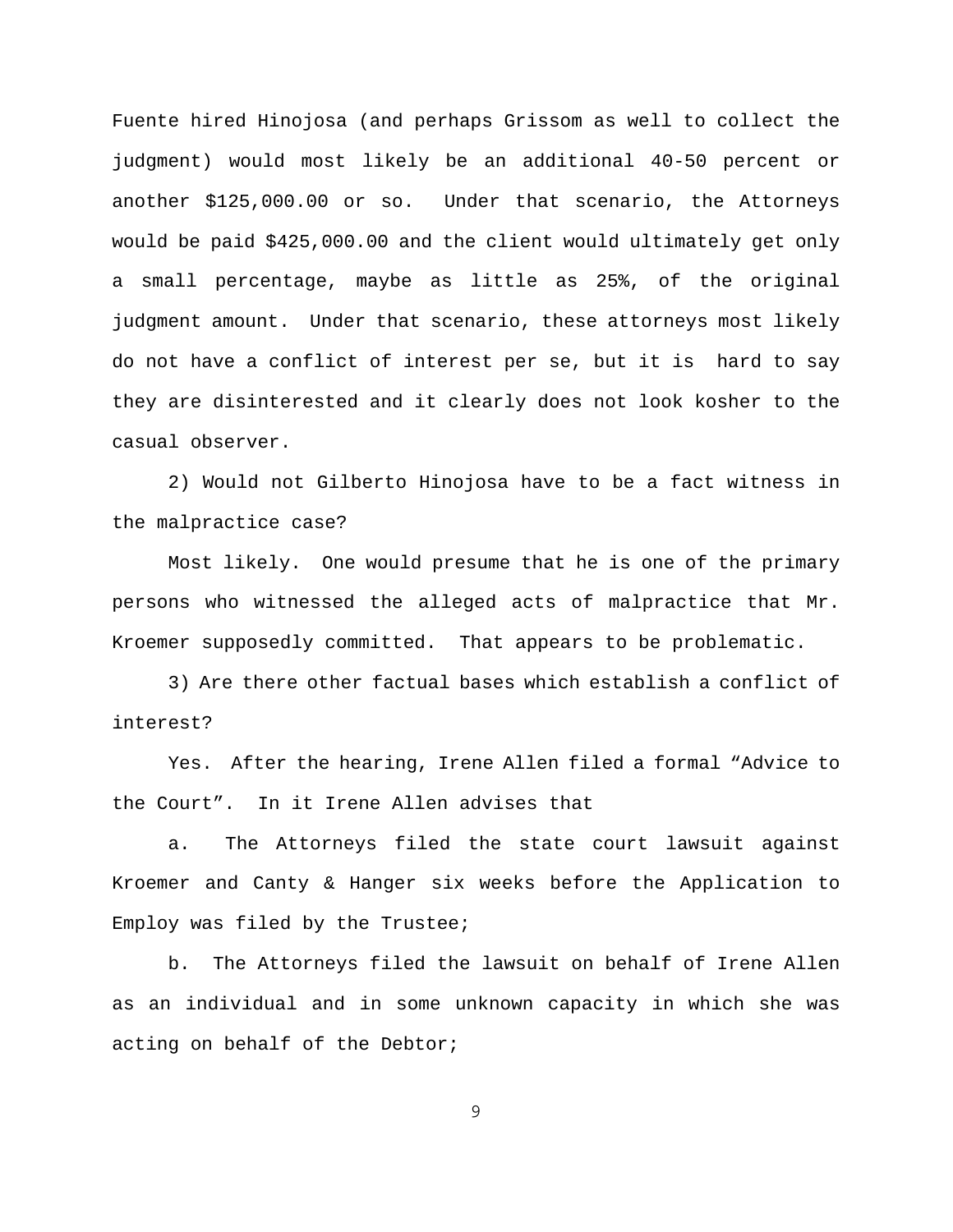c. The Attorneys, on behalf of Irene Allen individually, have answered at least four separate discovery responses;

d. The Attorneys, on behalf of Austin Temporary Services, Inc., the Debtor, have answered at least four separate discovery responses in the Cameron County lawsuit;

e. None of the discovery responses were verified by Irene Allen;

f. Irene Allen never employed the Attorneys to represent her individually and never authorized the Attorneys to act either on her behalf or that of the Debtor;

g. Irene Allen does not believe there is any basis for the malpractice claim against Kroemer and Canty & Hanger; and

h. Irene Allen intends to file a grievance with the State Bar of Texas against the Attorneys for purporting to act on her behalf without any authorization at all.

Irene Allen is the 100% shareholder of the Debtor. As such, she has different interests in either pursuing or not pursing the malpractice action. Additionally, she would have different interests from the Debtor in either settling or not settling, or making the decision to go to trial or not go to trial, than the Debtor.

It appears to the Court that the Attorneys, by their actions, have created a conflict of interest that would bar them from representing either Irene Allen or the Debtor.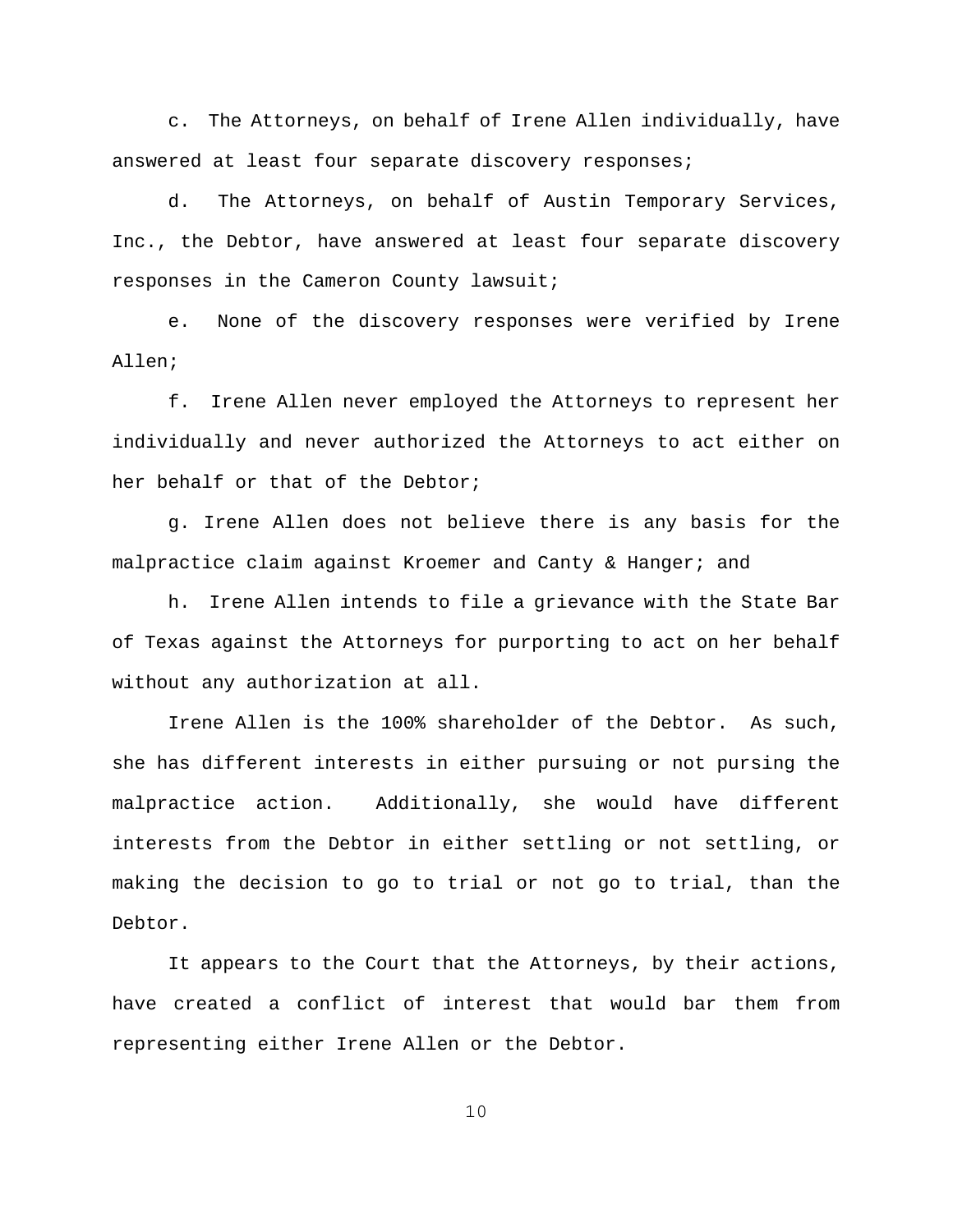4) Even if there is no conflict of interest, should the Attorneys be employed?

Considering the totality of the circumstances within which the Application to Employ was filed, the answer is no.

First, it is far from clear whether the Attorneys had any authorization from the Chapter 7 Trustee to file the Cameron County malpractice suit against Kroemer and Canty & Hanger.

Second, the Application to Employ recites that the purpose of the employment is to investigate and, if warranted, file the action. Although the Chapter 7 Trustee filed the Application, it was no doubt prepared by the Attorneys. This assertion in the Application is, then, an intentional misrepresentation to the Court.

Third, the Attorneys ignored the professional rules of conduct that apply to them in filing the Cameron County lawsuit on behalf of Irene Allen with any authorization from Irene Allen to do so. Additionally, the Petition which the Attorneys prepared alleged that Irene Allen was acting on behalf of the Debtor corporation. This, too, was false.

Fourth, the Attorneys should have known that the proper party in whose name to bring the action was the Chapter 7 Trustee on behalf of the Debtor.

Fifth, the Attorneys represented to this Court at the hearing that they obtained the approval to file the state court action from